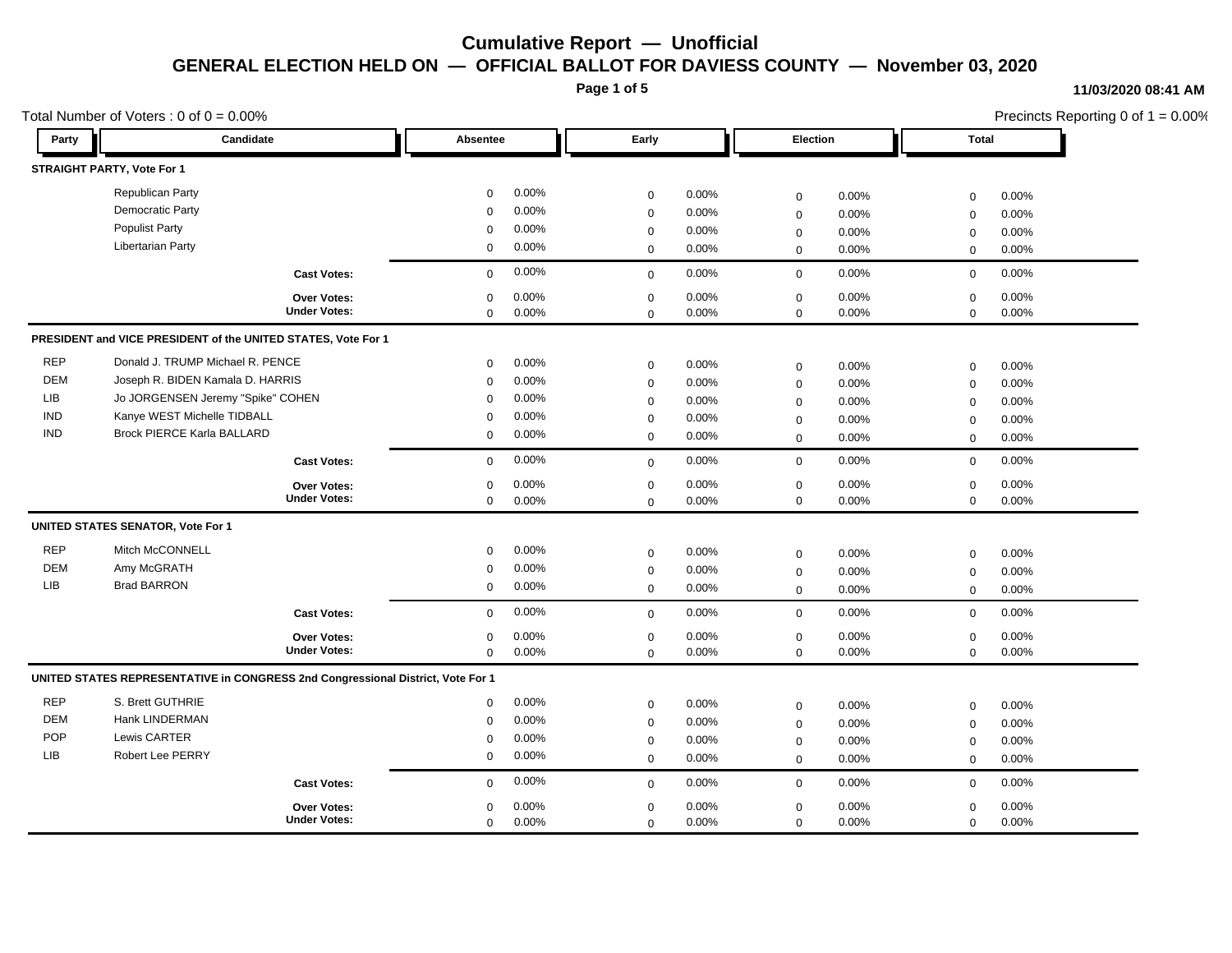**Page 2 of 5**

#### **11/03/2020 08:41 AM**

| Total Number of Voters: $0$ of $0 = 0.00\%$ |                                                               |                                           |                            |                |                            |                   |                            |                |                            | Precincts Reporting 0 of $1 = 0.00\%$ |  |
|---------------------------------------------|---------------------------------------------------------------|-------------------------------------------|----------------------------|----------------|----------------------------|-------------------|----------------------------|----------------|----------------------------|---------------------------------------|--|
| Party                                       | Candidate                                                     |                                           | Absentee                   |                | Early                      |                   | <b>Election</b>            |                | Total                      |                                       |  |
|                                             | STATE REPRESENTATIVE 7th Representative District, Vote For 1  |                                           |                            |                |                            |                   |                            |                |                            |                                       |  |
| <b>REP</b>                                  | Suzanne MILES                                                 |                                           | $\mathbf 0$                | 0.00%          | $\mathbf 0$                | 0.00%             | $\mathsf 0$                | 0.00%          | $\mathbf 0$                | 0.00%                                 |  |
|                                             |                                                               | <b>Cast Votes:</b>                        | $\mathbf 0$                | 0.00%          | $\mathbf 0$                | 0.00%             | $\mathbf 0$                | 0.00%          | $\mathbf 0$                | 0.00%                                 |  |
|                                             |                                                               | <b>Over Votes:</b><br><b>Under Votes:</b> | $\Omega$<br>$\Omega$       | 0.00%<br>0.00% | $\mathbf 0$<br>$\Omega$    | 0.00%<br>0.00%    | $\mathbf 0$<br>$\mathbf 0$ | 0.00%<br>0.00% | $\mathbf 0$<br>$\mathbf 0$ | 0.00%<br>0.00%                        |  |
|                                             | STATE REPRESENTATIVE 11th Representative District, Vote For 1 |                                           |                            |                |                            |                   |                            |                |                            |                                       |  |
| <b>REP</b><br><b>DEM</b>                    | Jonathan DIXON<br>Robert "Rob" WIEDERSTEIN                    |                                           | $\mathbf 0$<br>$\mathbf 0$ | 0.00%<br>0.00% | $\mathbf 0$<br>$\mathbf 0$ | 0.00%<br>0.00%    | $\mathsf 0$<br>$\mathbf 0$ | 0.00%<br>0.00% | $\mathbf 0$<br>$\mathbf 0$ | 0.00%<br>0.00%                        |  |
|                                             |                                                               | <b>Cast Votes:</b>                        | $\mathbf 0$                | 0.00%          | $\mathbf 0$                | 0.00%             | $\mathbf 0$                | 0.00%          | $\mathbf 0$                | 0.00%                                 |  |
|                                             |                                                               | <b>Over Votes:</b><br><b>Under Votes:</b> | $\mathbf 0$<br>$\mathbf 0$ | 0.00%<br>0.00% | $\mathbf 0$<br>$\Omega$    | $0.00\%$<br>0.00% | $\mathbf 0$<br>$\mathbf 0$ | 0.00%<br>0.00% | $\mathbf 0$<br>$\mathbf 0$ | 0.00%<br>0.00%                        |  |
|                                             | STATE REPRESENTATIVE 12th Representative District, Vote For 1 |                                           |                            |                |                            |                   |                            |                |                            |                                       |  |
| <b>REP</b><br><b>DEM</b>                    | Jim GOOCH JR.<br>Arthur "Art" McLAUGHLIN                      |                                           | 0<br>$\mathbf 0$           | 0.00%<br>0.00% | $\mathbf 0$<br>$\mathbf 0$ | 0.00%<br>0.00%    | $\mathsf 0$<br>$\mathbf 0$ | 0.00%<br>0.00% | $\mathbf 0$<br>$\mathbf 0$ | 0.00%<br>0.00%                        |  |
|                                             |                                                               | <b>Cast Votes:</b>                        | $\mathbf 0$                | 0.00%          | $\mathbf 0$                | 0.00%             | $\mathsf 0$                | 0.00%          | $\mathbf 0$                | 0.00%                                 |  |
|                                             |                                                               | <b>Over Votes:</b><br><b>Under Votes:</b> | $\mathbf 0$<br>$\mathbf 0$ | 0.00%<br>0.00% | $\mathbf 0$<br>$\Omega$    | 0.00%<br>0.00%    | $\mathsf 0$<br>$\mathbf 0$ | 0.00%<br>0.00% | $\mathbf 0$<br>$\mathbf 0$ | 0.00%<br>0.00%                        |  |
|                                             | STATE REPRESENTATIVE 13th Representative District, Vote For 1 |                                           |                            |                |                            |                   |                            |                |                            |                                       |  |
| <b>REP</b><br><b>DEM</b>                    | D. J. JOHNSON<br>Jim GLENN                                    |                                           | $\mathbf 0$<br>$\mathbf 0$ | 0.00%<br>0.00% | $\mathbf 0$<br>$\mathbf 0$ | 0.00%<br>0.00%    | $\mathsf 0$<br>$\mathbf 0$ | 0.00%<br>0.00% | $\mathbf 0$<br>$\mathbf 0$ | 0.00%<br>0.00%                        |  |
|                                             |                                                               | <b>Cast Votes:</b>                        | $\mathbf 0$                | 0.00%          | $\mathbf 0$                | 0.00%             | $\mathbf 0$                | 0.00%          | $\mathbf 0$                | 0.00%                                 |  |
|                                             |                                                               | Over Votes:<br><b>Under Votes:</b>        | $\mathbf 0$<br>$\mathbf 0$ | 0.00%<br>0.00% | $\mathbf 0$<br>$\mathbf 0$ | 0.00%<br>0.00%    | $\mathbf 0$<br>$\mathbf 0$ | 0.00%<br>0.00% | $\mathbf 0$<br>$\mathbf 0$ | 0.00%<br>0.00%                        |  |
|                                             | STATE REPRESENTATIVE 14th Representative District, Vote For 1 |                                           |                            |                |                            |                   |                            |                |                            |                                       |  |
| <b>REP</b>                                  | Scott LEWIS                                                   |                                           | $\mathbf 0$                | 0.00%          | $\mathbf 0$                | 0.00%             | $\mathbf 0$                | 0.00%          | $\mathbf 0$                | 0.00%                                 |  |
|                                             |                                                               | <b>Cast Votes:</b>                        | $\mathbf 0$                | 0.00%          | $\mathbf 0$                | 0.00%             | $\mathbf 0$                | 0.00%          | $\mathbf 0$                | 0.00%                                 |  |
|                                             |                                                               | <b>Over Votes:</b><br><b>Under Votes:</b> | $\Omega$<br>$\mathbf 0$    | 0.00%<br>0.00% | $\mathbf 0$<br>$\mathbf 0$ | 0.00%<br>0.00%    | $\mathbf 0$<br>$\mathbf 0$ | 0.00%<br>0.00% | $\mathbf 0$<br>$\mathbf 0$ | 0.00%<br>0.00%                        |  |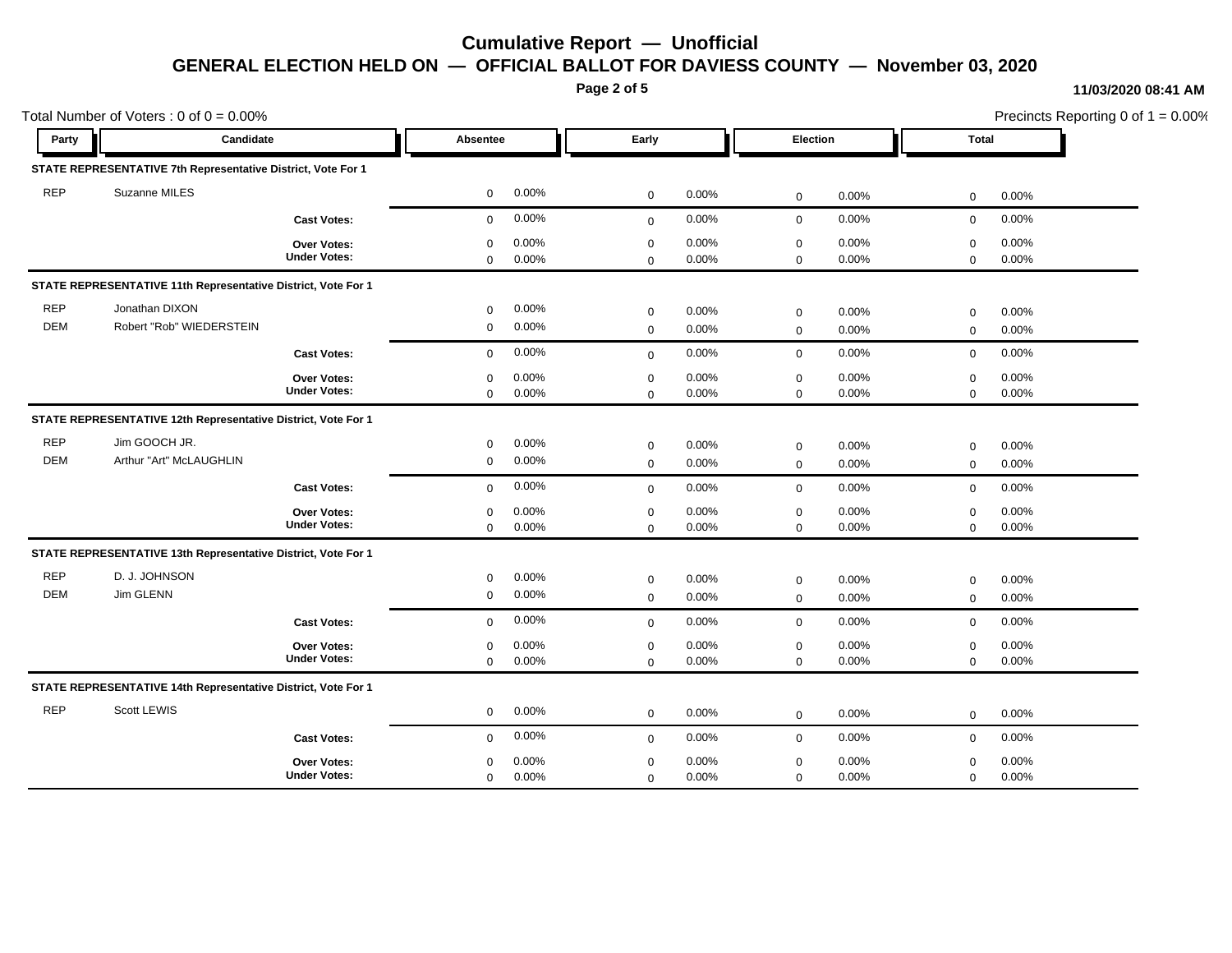**Page 3 of 5**

#### **11/03/2020 08:41 AM**

| Total Number of Voters: $0$ of $0 = 0.00\%$ |                      |                                                                                |                  |       |                            |       |                            |       |                            | Precincts Reporting 0 of $1 = 0.00\%$ |  |  |
|---------------------------------------------|----------------------|--------------------------------------------------------------------------------|------------------|-------|----------------------------|-------|----------------------------|-------|----------------------------|---------------------------------------|--|--|
| Party                                       | Candidate            |                                                                                | Absentee         |       | Early                      |       | Election                   |       | <b>Total</b>               |                                       |  |  |
|                                             |                      | DISTRICT JUDGE 6th Judicial District 1st Division (Unexpired Term), Vote For 1 |                  |       |                            |       |                            |       |                            |                                       |  |  |
| J. Nick PAYNE                               |                      |                                                                                | $\mathbf 0$      | 0.00% | $\mathbf 0$                | 0.00% | $\mathsf 0$                | 0.00% | $\mathbf 0$                | 0.00%                                 |  |  |
|                                             | Misty L. MILLER      |                                                                                | $\mathbf 0$      | 0.00% | $\mathbf 0$                | 0.00% | $\mathbf 0$                | 0.00% | $\mathbf 0$                | 0.00%                                 |  |  |
|                                             |                      | <b>Cast Votes:</b>                                                             | $\mathbf 0$      | 0.00% | $\mathbf 0$                | 0.00% | $\mathbf 0$                | 0.00% | $\mathbf 0$                | 0.00%                                 |  |  |
|                                             |                      | <b>Over Votes:</b>                                                             | $\Omega$         | 0.00% | $\mathbf 0$                | 0.00% | $\mathbf 0$                | 0.00% | $\mathbf 0$                | 0.00%                                 |  |  |
|                                             |                      | <b>Under Votes:</b>                                                            | $\mathbf 0$      | 0.00% | $\mathbf 0$                | 0.00% | $\mathbf 0$                | 0.00% | $\mathbf 0$                | 0.00%                                 |  |  |
|                                             |                      | MEMBER BOARD of EDUCATION 3rd Educational District, Vote For 1                 |                  |       |                            |       |                            |       |                            |                                       |  |  |
|                                             | Dianne Burns MACKEY  |                                                                                | $\mathbf 0$      | 0.00% | $\mathbf 0$                | 0.00% | $\mathbf 0$                | 0.00% | $\mathbf 0$                | 0.00%                                 |  |  |
|                                             | <b>Todd ANDERSON</b> |                                                                                | $\mathbf 0$      | 0.00% | $\mathbf 0$                | 0.00% | $\mathbf 0$                | 0.00% | $\mathbf 0$                | 0.00%                                 |  |  |
|                                             |                      | <b>Cast Votes:</b>                                                             | $\mathbf 0$      | 0.00% | $\mathbf 0$                | 0.00% | $\mathbf 0$                | 0.00% | $\mathbf 0$                | 0.00%                                 |  |  |
|                                             |                      | Over Votes:                                                                    | 0                | 0.00% | $\mathbf 0$                | 0.00% | $\mathsf 0$                | 0.00% | $\mathbf 0$                | 0.00%                                 |  |  |
|                                             |                      | <b>Under Votes:</b>                                                            | $\mathbf 0$      | 0.00% | $\mathbf 0$                | 0.00% | $\mathbf 0$                | 0.00% | $\mathbf 0$                | 0.00%                                 |  |  |
|                                             |                      | MEMBER BOARD of EDUCATION 4th Educational District, Vote For 1                 |                  |       |                            |       |                            |       |                            |                                       |  |  |
|                                             | Frank G. RINEY III.  |                                                                                | 0                | 0.00% | $\mathbf 0$                | 0.00% |                            | 0.00% |                            | 0.00%                                 |  |  |
|                                             | Sharon CASTLE        |                                                                                | $\mathbf 0$      | 0.00% | $\mathbf 0$                | 0.00% | $\mathsf 0$<br>$\mathbf 0$ | 0.00% | $\mathbf 0$<br>$\mathbf 0$ | 0.00%                                 |  |  |
|                                             |                      | <b>Cast Votes:</b>                                                             | $\mathbf 0$      | 0.00% | $\mathbf 0$                | 0.00% | $\mathbf 0$                | 0.00% | $\mathbf 0$                | 0.00%                                 |  |  |
|                                             |                      |                                                                                |                  | 0.00% |                            | 0.00% |                            | 0.00% |                            | 0.00%                                 |  |  |
|                                             |                      | Over Votes:<br><b>Under Votes:</b>                                             | 0<br>$\mathbf 0$ | 0.00% | $\mathbf 0$<br>$\mathbf 0$ | 0.00% | $\mathsf 0$<br>$\mathbf 0$ | 0.00% | $\mathbf 0$<br>$\mathbf 0$ | 0.00%                                 |  |  |
|                                             |                      | MEMBER BOARD of EDUCATION 5th Educational District, Vote For 1                 |                  |       |                            |       |                            |       |                            |                                       |  |  |
|                                             | Dale STEWART         |                                                                                | $\mathbf 0$      | 0.00% | $\mathbf 0$                | 0.00% | $\mathbf 0$                | 0.00% | $\mathbf 0$                | 0.00%                                 |  |  |
|                                             |                      | <b>Cast Votes:</b>                                                             | $\mathbf 0$      | 0.00% | $\mathbf 0$                | 0.00% | $\mathbf 0$                | 0.00% | $\mathbf 0$                | 0.00%                                 |  |  |
|                                             |                      | Over Votes:                                                                    | 0                | 0.00% | $\mathbf 0$                | 0.00% | $\mathsf 0$                | 0.00% | $\mathbf 0$                | 0.00%                                 |  |  |
|                                             |                      | <b>Under Votes:</b>                                                            | $\mathbf 0$      | 0.00% | $\mathbf 0$                | 0.00% | $\mathbf 0$                | 0.00% | $\mathbf 0$                | 0.00%                                 |  |  |
|                                             |                      | MEMBER BOARD of EDUCATION Owensboro Independent School District, Vote For 3    |                  |       |                            |       |                            |       |                            |                                       |  |  |
| Jeremy EDGE                                 |                      |                                                                                | $\mathbf 0$      | 0.00% | $\mathbf 0$                | 0.00% | $\mathbf 0$                | 0.00% | $\mathbf 0$                | 0.00%                                 |  |  |
|                                             | Leigh Rhoads DOYAL   |                                                                                | $\mathbf 0$      | 0.00% | $\mathbf 0$                | 0.00% | $\mathbf 0$                | 0.00% | $\mathbf 0$                | 0.00%                                 |  |  |
|                                             | Melissa DECKER       |                                                                                | 0                | 0.00% | $\mathbf 0$                | 0.00% | $\mathbf 0$                | 0.00% | $\mathbf 0$                | 0.00%                                 |  |  |
|                                             | Mallory LEUCHT       |                                                                                | $\mathbf 0$      | 0.00% | $\mathbf 0$                | 0.00% | $\mathbf 0$                | 0.00% | $\mathbf 0$                | 0.00%                                 |  |  |
|                                             |                      | <b>Cast Votes:</b>                                                             | $\mathbf 0$      | 0.00% | $\mathbf 0$                | 0.00% | $\mathbf 0$                | 0.00% | $\mathbf 0$                | 0.00%                                 |  |  |
|                                             |                      | Over Votes:                                                                    | 0                | 0.00% | $\mathbf 0$                | 0.00% | $\mathbf 0$                | 0.00% | $\mathbf 0$                | 0.00%                                 |  |  |
|                                             |                      | <b>Under Votes:</b>                                                            | $\mathbf 0$      | 0.00% | $\mathbf 0$                | 0.00% | $\mathbf 0$                | 0.00% | $\mathbf 0$                | 0.00%                                 |  |  |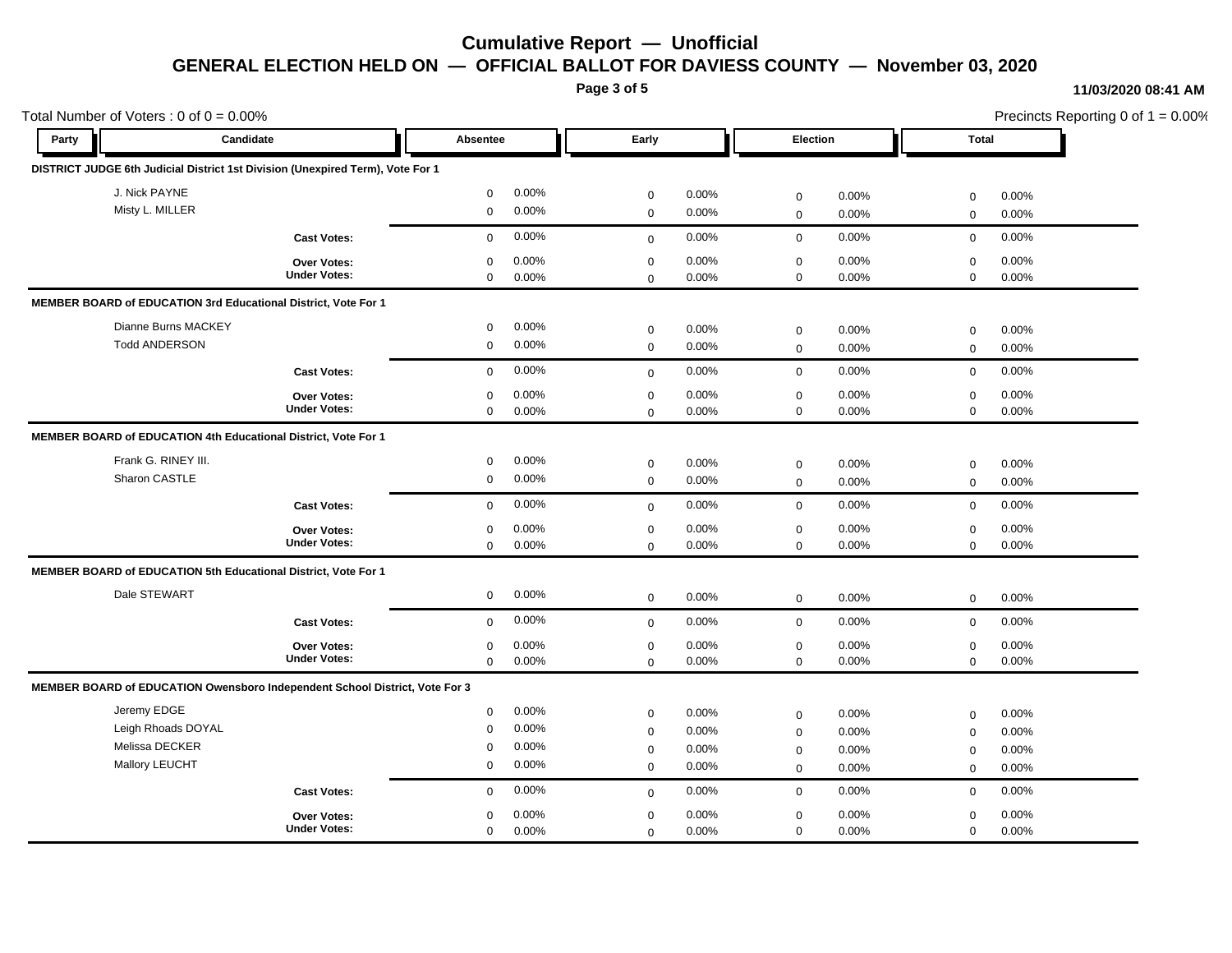**Page 4 of 5**

#### **11/03/2020 08:41 AM**

|       | Total Number of Voters : 0 of $0 = 0.00\%$         |                     |             |       |             |       |                      | Precincts Reporting 0 of $1 = 0.00\%$ |       |  |
|-------|----------------------------------------------------|---------------------|-------------|-------|-------------|-------|----------------------|---------------------------------------|-------|--|
| Party | Candidate                                          |                     | Absentee    |       | Early       |       | Election             | <b>Total</b>                          |       |  |
|       | MAYOR City of Owensboro, Vote For 1                |                     |             |       |             |       |                      |                                       |       |  |
|       | Larry CONDER                                       |                     | $\mathbf 0$ | 0.00% | $\mathbf 0$ | 0.00% | 0.00%<br>$\mathbf 0$ | $\mathbf 0$                           | 0.00% |  |
|       | Pamela L. SMITH-WRIGHT                             |                     | $\mathbf 0$ | 0.00% | $\mathbf 0$ | 0.00% | 0.00%<br>$\mathbf 0$ | $\mathbf 0$                           | 0.00% |  |
|       | Tom WATSON                                         |                     | $\mathbf 0$ | 0.00% | $\mathbf 0$ | 0.00% | 0.00%<br>$\mathbf 0$ | $\mathbf 0$                           | 0.00% |  |
|       | Dracin WILLIAMS                                    |                     | $\mathbf 0$ | 0.00% | $\mathbf 0$ | 0.00% | $\mathbf 0$<br>0.00% | $\mathbf 0$                           | 0.00% |  |
|       |                                                    | <b>Cast Votes:</b>  | $\mathbf 0$ | 0.00% | $\mathbf 0$ | 0.00% | $\mathbf 0$<br>0.00% | $\mathbf 0$                           | 0.00% |  |
|       |                                                    | <b>Over Votes:</b>  | 0           | 0.00% | $\pmb{0}$   | 0.00% | 0.00%<br>$\mathbf 0$ | $\mathbf 0$                           | 0.00% |  |
|       |                                                    | <b>Under Votes:</b> | $\mathbf 0$ | 0.00% | $\mathbf 0$ | 0.00% | $\mathsf 0$<br>0.00% | $\mathbf 0$                           | 0.00% |  |
|       | CITY COMMISSIONERS City of Owensboro, Vote For 4   |                     |             |       |             |       |                      |                                       |       |  |
|       | Mark CASTLEN                                       |                     | $\mathbf 0$ | 0.00% | $\mathbf 0$ | 0.00% | 0.00%<br>$\mathbf 0$ | $\mathbf 0$                           | 0.00% |  |
|       | Larry MAGLINGER                                    |                     | $\mathbf 0$ | 0.00% | $\mathbf 0$ | 0.00% | 0.00%<br>$\mathbf 0$ | $\mathbf 0$                           | 0.00% |  |
|       | Gordon "Gordy" WILCHER                             |                     | $\mathbf 0$ | 0.00% | $\mathbf 0$ | 0.00% | 0.00%<br>$\mathsf 0$ | $\mathbf 0$                           | 0.00% |  |
|       | Deirdre A. CARBON                                  |                     | $\Omega$    | 0.00% | $\mathbf 0$ | 0.00% | $\mathbf 0$<br>0.00% | $\mathbf 0$                           | 0.00% |  |
|       | Dale TAYLOR                                        |                     | $\mathbf 0$ | 0.00% | $\mathbf 0$ | 0.00% | 0.00%<br>$\mathbf 0$ | $\mathbf 0$                           | 0.00% |  |
|       | Joseph MARTIN                                      |                     | $\mathbf 0$ | 0.00% | $\mathbf 0$ | 0.00% | 0.00%<br>$\mathbf 0$ | $\mathbf 0$                           | 0.00% |  |
|       | <b>Jeff SANFORD</b>                                |                     | $\Omega$    | 0.00% | $\mathbf 0$ | 0.00% | $\mathbf 0$<br>0.00% | $\mathbf 0$                           | 0.00% |  |
|       | Jared Michael REVLETT                              |                     | $\mathbf 0$ | 0.00% | $\mathbf 0$ | 0.00% | 0.00%<br>$\mathbf 0$ | $\mathbf 0$                           | 0.00% |  |
|       | Walter L. LEE                                      |                     | $\mathbf 0$ | 0.00% | $\mathbf 0$ | 0.00% | 0.00%<br>$\mathbf 0$ | $\mathbf 0$                           | 0.00% |  |
|       | Michael A. WALKER                                  |                     | $\Omega$    | 0.00% | $\mathbf 0$ | 0.00% | $\mathbf 0$<br>0.00% | $\mathbf 0$                           | 0.00% |  |
|       | Jay VELOTTA                                        |                     | $\mathbf 0$ | 0.00% | $\mathbf 0$ | 0.00% | 0.00%<br>$\mathbf 0$ | $\mathbf 0$                           | 0.00% |  |
|       | Debbie FILLMAN                                     |                     | $\mathbf 0$ | 0.00% | $\mathbf 0$ | 0.00% | 0.00%<br>$\mathbf 0$ | $\mathbf 0$                           | 0.00% |  |
|       | Deanna J. ENDICOTT-SMITH                           |                     | $\Omega$    | 0.00% | $\mathbf 0$ | 0.00% | 0.00%<br>$\mathbf 0$ | $\mathbf 0$                           | 0.00% |  |
|       | <b>Bill MOSS</b>                                   |                     | $\mathbf 0$ | 0.00% | $\mathbf 0$ | 0.00% | 0.00%<br>$\mathsf 0$ | $\mathbf 0$                           | 0.00% |  |
|       | Andy GAMBLIN                                       |                     | $\mathbf 0$ | 0.00% | $\mathbf 0$ | 0.00% | 0.00%<br>$\mathbf 0$ | $\mathbf 0$                           | 0.00% |  |
|       | <b>Bob GLENN</b>                                   |                     | $\mathbf 0$ | 0.00% | $\mathbf 0$ | 0.00% | 0.00%<br>$\mathbf 0$ | $\mathbf 0$                           | 0.00% |  |
|       |                                                    | <b>Cast Votes:</b>  | $\mathbf 0$ | 0.00% | $\mathbf 0$ | 0.00% | 0.00%<br>$\mathbf 0$ | $\mathbf 0$                           | 0.00% |  |
|       |                                                    | Over Votes:         | $\mathbf 0$ | 0.00% | $\mathbf 0$ | 0.00% | $\mathbf 0$<br>0.00% | $\mathbf 0$                           | 0.00% |  |
|       |                                                    | <b>Under Votes:</b> | $\mathbf 0$ | 0.00% | $\Omega$    | 0.00% | 0.00%<br>$\mathbf 0$ | $\mathbf 0$                           | 0.00% |  |
|       | CITY COMMISSIONERS City of Whitesville, Vote For 4 |                     |             |       |             |       |                      |                                       |       |  |
|       | Pam MORRIS                                         |                     | $\mathbf 0$ | 0.00% | $\mathbf 0$ | 0.00% | 0.00%<br>$\mathbf 0$ | $\mathbf 0$                           | 0.00% |  |
|       | Shawn Trevor CRABTREE                              |                     | $\Omega$    | 0.00% | $\mathbf 0$ | 0.00% | $\mathbf 0$<br>0.00% | $\mathbf 0$                           | 0.00% |  |
|       | Joseph "Buddy" MATTINGLY                           |                     | $\mathbf 0$ | 0.00% | $\mathbf 0$ | 0.00% | $\mathbf 0$<br>0.00% | $\mathbf 0$                           | 0.00% |  |
|       | Robert D. "Bob" ABELL                              |                     | 0           | 0.00% | $\mathbf 0$ | 0.00% | 0.00%<br>$\mathbf 0$ | $\mathbf 0$                           | 0.00% |  |
|       | Joseph "Joey" BEATTY                               |                     | $\mathbf 0$ | 0.00% | $\mathbf 0$ | 0.00% | 0.00%<br>$\mathbf 0$ | $\mathbf 0$                           | 0.00% |  |
|       |                                                    | <b>Cast Votes:</b>  | $\Omega$    | 0.00% | $\mathbf 0$ | 0.00% | 0.00%<br>$\mathbf 0$ | $\mathbf 0$                           | 0.00% |  |
|       |                                                    | Over Votes:         | $\mathbf 0$ | 0.00% | $\mathbf 0$ | 0.00% | 0.00%<br>$\mathbf 0$ | $\mathbf 0$                           | 0.00% |  |
|       |                                                    | <b>Under Votes:</b> | $\mathbf 0$ | 0.00% | $\mathbf 0$ | 0.00% | $\mathbf 0$<br>0.00% | $\mathbf 0$                           | 0.00% |  |